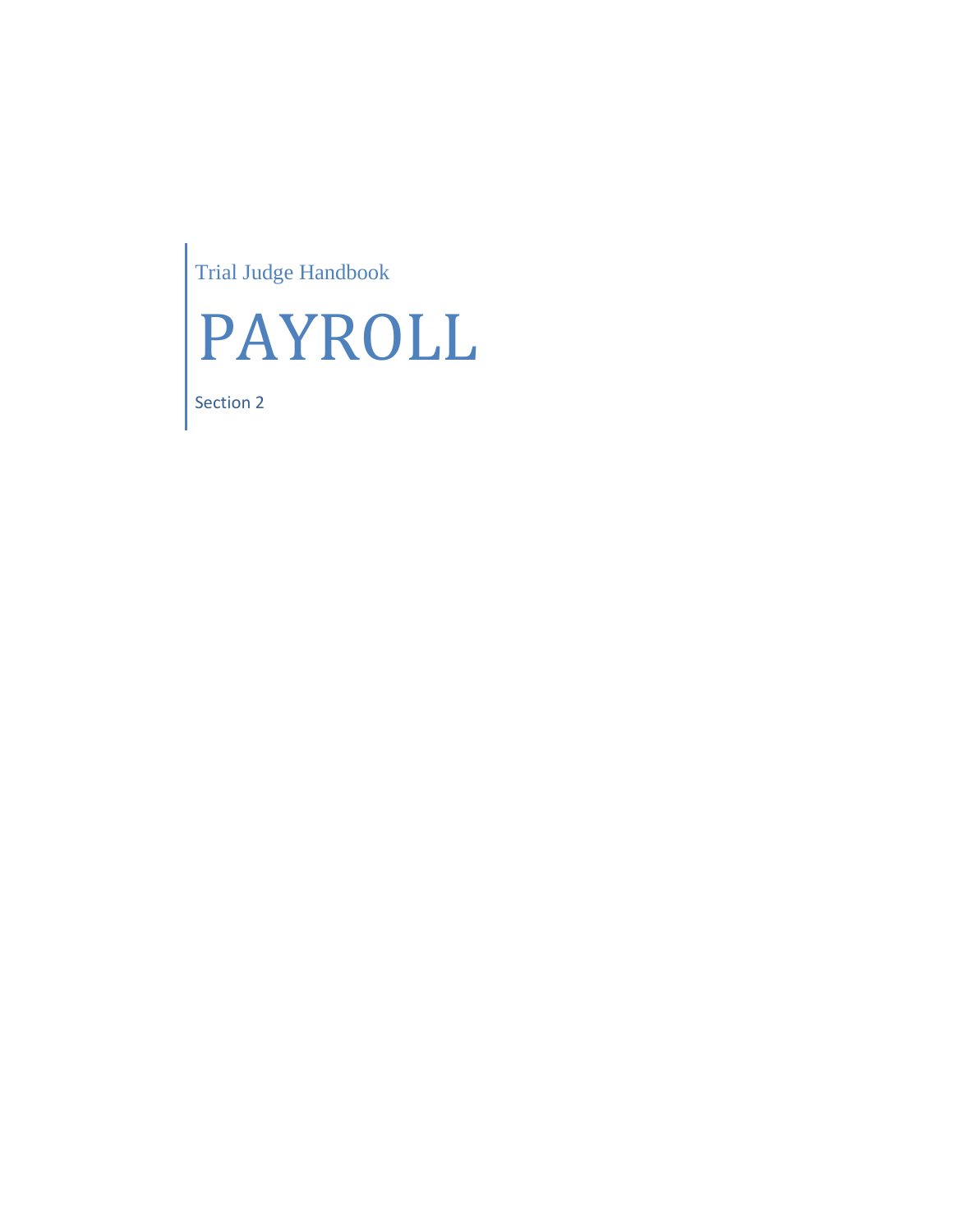| <b>TOPIC</b> | PAYROLL                   | SUB-SECTION                                    | 02.10.10   |
|--------------|---------------------------|------------------------------------------------|------------|
| SECTION      | <b>GENERAL INFO</b>       | <b>ISSUANCE DATE</b>                           | 10/31/2018 |
| SUB-SECTION  | DIRECT DEPOSIT & BENEFITS | <b>REVISION NUMBER</b><br><b>REVISION DATE</b> |            |

Payroll is paid monthly. You will receive your payment on the last working day of the month. You can choose to receive a paper check or enroll with direct deposit (DD), but your first paycheck will be paper. If you continue to receive a paper check instead of DD, your W-2 will be mailed to you. All of the options listed below are available to the judge and his/her support staff.

# **ACE**

If you choose direct deposit, paystub(s) and W-2(s) will be accessible via the ACE log-in for state employees at [https://www.ms.gov/dfa/ace/W2EFTDispatcher.](https://www.ms.gov/dfa/ace/W2EFTDispatcher) Once you are set-up in the payroll system with a valid email address, MMRS will send you the information to log into ACE. If you have any questions, please call the MMRS Help Desk at 601-359-1343, listen for the ACE option, and follow the prompts. Or you can contact Brenda Peters.

# **Retirement Contribution**

A mandatory 9.00% will be withheld monthly from your salary for Public Employees Retirement System (PERS) contribution. You cannot opt out of this deduction. Please visit PERS at [www.pers.ms.gov](http://www.pers.ms.gov/) for additional information.

# **Health Insurance**

Your health insurance policy is provided by Blue Cross Blue Shield of Mississippi. To view the selections of coverage, please refer to your employee packet or visit<http://knowyourbenefits.dfa.state.ms.us/> for more details.

# **Optional Life Insurance**

You are eligible for an optional life insurance policy at an extremely low cost. Please visit <http://knowyourbenefits.dfa.state.ms.us/> for more details.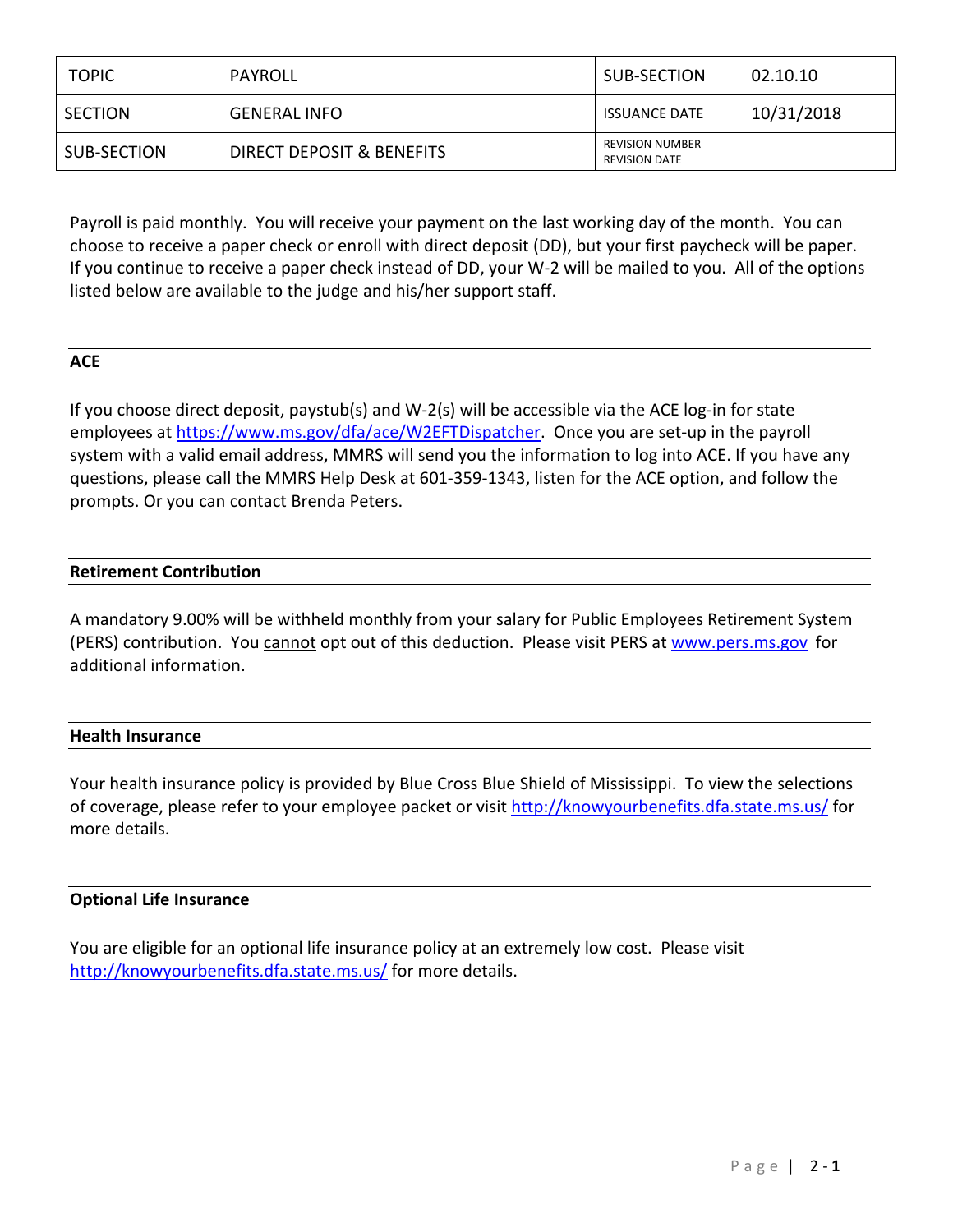| <b>TOPIC</b>   | PAYROLL             | SUB-SECTION                                    | 02.10.20   |
|----------------|---------------------|------------------------------------------------|------------|
| <b>SECTION</b> | <b>GENERAL INFO</b> | <b>ISSUANCE DATE</b>                           | 10/31/2018 |
| SUB-SECTION    | OTHER BENEFITS      | <b>REVISION NUMBER</b><br><b>REVISION DATE</b> |            |

## **Other Benefits**

- Dental Always Care cost dependent on coverage [www.alwaysassist.com](http://www.alwaysassist.com/)
- Vision Superior cost dependent on coverage [www.superiorvision.com](http://www.superiorvision.com/)
- YMCA cost dependent on membership www.metroymcams.org
- College Savings MPACT/MACS cost varies [www.collegesavingsmississippi.com](http://www.collegesavingsmississippi.com/)
- Deferred Compensation <https://mdcplan.gwrs.com/login.do> 111 E Capitol St, Suite 260, Jackson, MS 39201 1-800-846-4551
- Mississippi Public Employees Credit Union www.mspecu.org 613 South West Street, Jackson, MS 39201 601-948-8191
- Supplemental Cancer, Disability, Accidental Death and Dismemberment, and additional life insurance policies are available. Please contact Payroll (Brenda) for more information.

#### **Pre-tax Deductions**

The following pre-tax options are offered through Glynn Griffing Administrators:

- Medflex
- Dependent Care
- Cafeteria Plan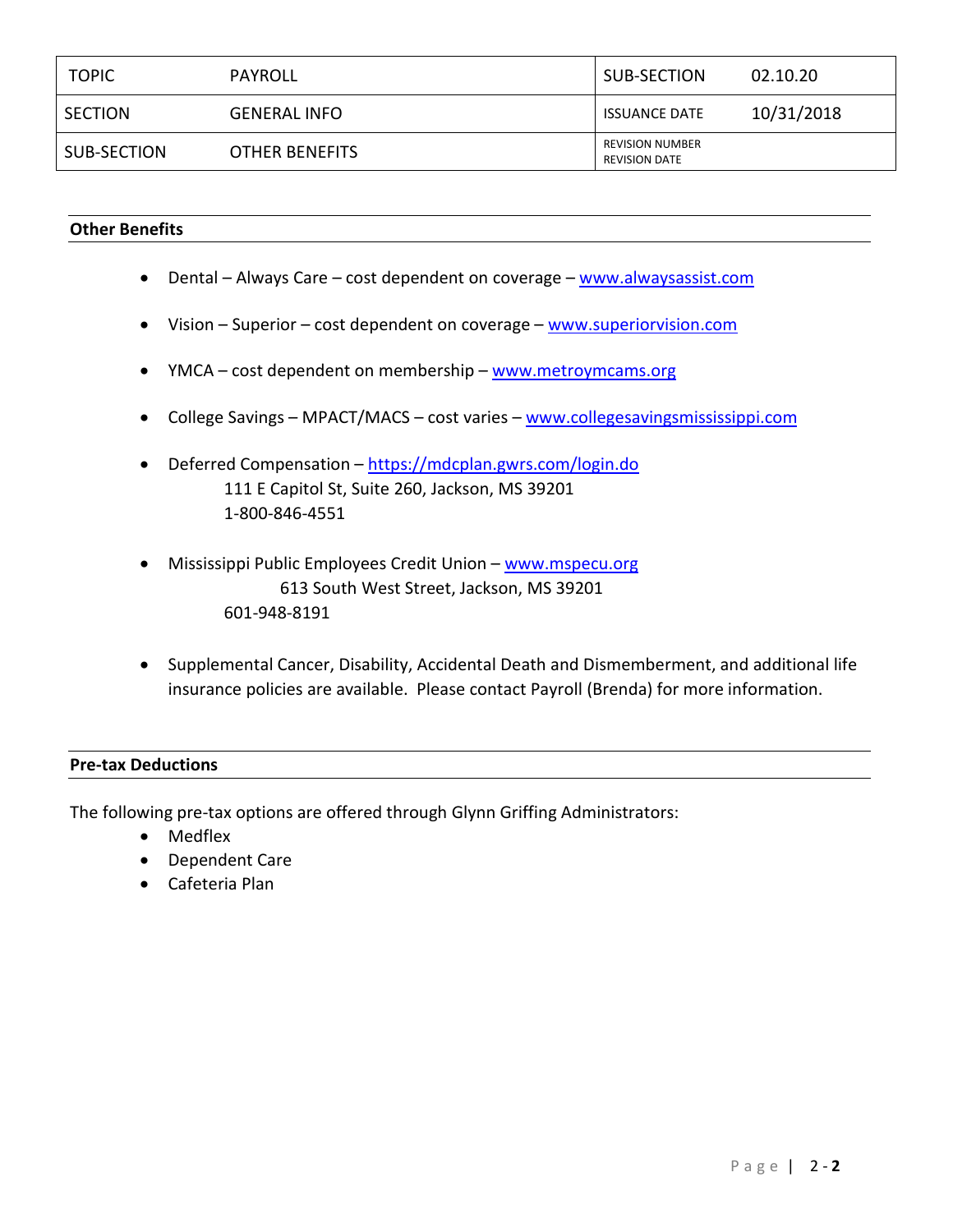| <b>TOPIC</b>   | PAYROLL                        | SUB-SECTION                                    | 02.10.30   |
|----------------|--------------------------------|------------------------------------------------|------------|
| <b>SECTION</b> | <b>GENERAL INFO</b>            | <b>ISSUANCE DATE</b>                           | 10/31/2018 |
| SUB-SECTION    | OPEN ENROLLMENT & CONTACT INFO | <b>REVISION NUMBER</b><br><b>REVISION DATE</b> |            |

## **Open Enrollment**

Open enrollment begins each year in October giving you the ability to make changes to your deductions which will then take effect the following January. Unless you have a change in status, your deductions will remain the same throughout the calendar year.

## **Contact Information**

Please keep your personal and business contact information current with our office. Our preferred method of communication is email, so please make sure we have your current email address. Any changes in your personal information will need to be done in writing either through the mail or email. **We will not update your personal information over the phone or via your staff or family members.**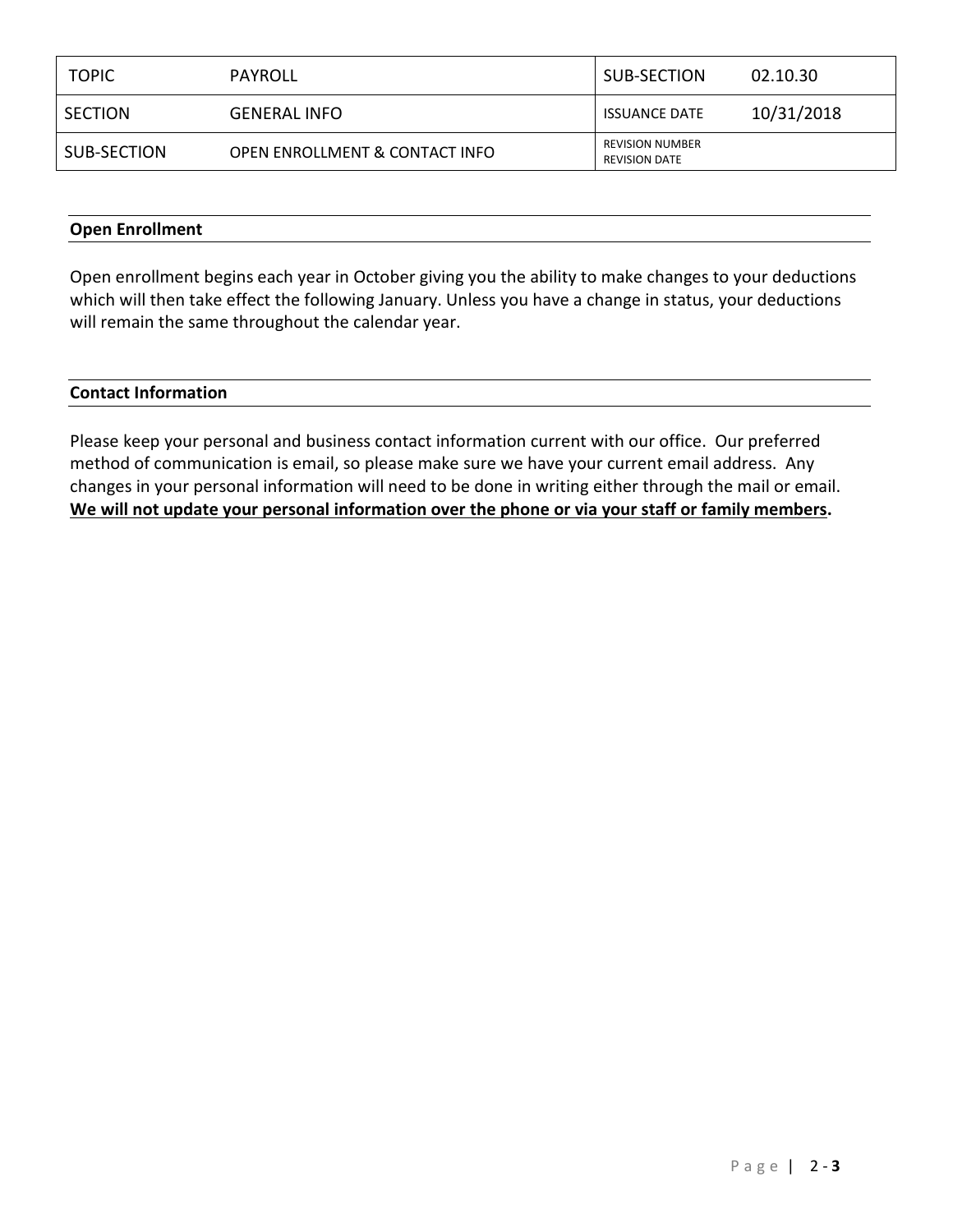| <b>TOPIC</b> | PAYROLL       | SUB-SECTION                                    | 02.20.10          |
|--------------|---------------|------------------------------------------------|-------------------|
| SECTION      | SUPPORT STAFF | <b>ISSUANCE DATE</b>                           | 10/31/2018        |
| SUB-SECTION  |               | <b>REVISION NUMBER</b><br><b>REVISION DATE</b> | 001<br>11/04/2021 |

According to Miss. Code Ann. §9-1-36 (5)(a) (Rev. 2014), the Administrative Office of Courts (AOC) shall allocate from the support staff fund an amount of \$40,000 per fiscal year (July-June) for the funding of support staff assigned to a judge or judges; (b) and another \$40,000 in addition to the amount provided in paragraph (a) for the services of a law clerk/staff attorney.

The maximum amount each judge can receive every fiscal year for their support staff is \$80,000. Any additional funds needed to fully fund the payroll of your support staff would need to be provided by your county/counties. This process is handled through monthly billings to the counties by AOC.

Before your support staff can be placed on payroll, you must contact Greg Snowden to ensure the individual(s) meet the job qualifications set forth by the AOC. Please view our website at [http://courts.ms.gov/trialcourts/aoc\\_jobdescriptions.pdf](http://courts.ms.gov/trialcourts/aoc_jobdescriptions.pdf) for job descriptions. You can also view sample orders at [http://courts.ms.gov/trialcourts/trialcourts\\_personnelinformation.html.](http://courts.ms.gov/trialcourts/trialcourts_personnelinformation.html)

# **Termination**

If a judge plans to terminate any support staff, please contact our payroll officer **immediately**. Our office needs as much advance notice as possible to ensure overpayment is not made to the employee. Remember, all payroll related issues are strictly confidential.

# **Medical and Personal Leave**

Support staff accrues leave at distinct intervals throughout their tenure. Your staff is required to submit the necessary leave request slips to our payroll office. **Not reporting time off (personal or medical) is considered fraud.**

Certain positions accrue leave differently. For more information of accrual rates and leave information, please contact our payroll officer, Brenda Peters.